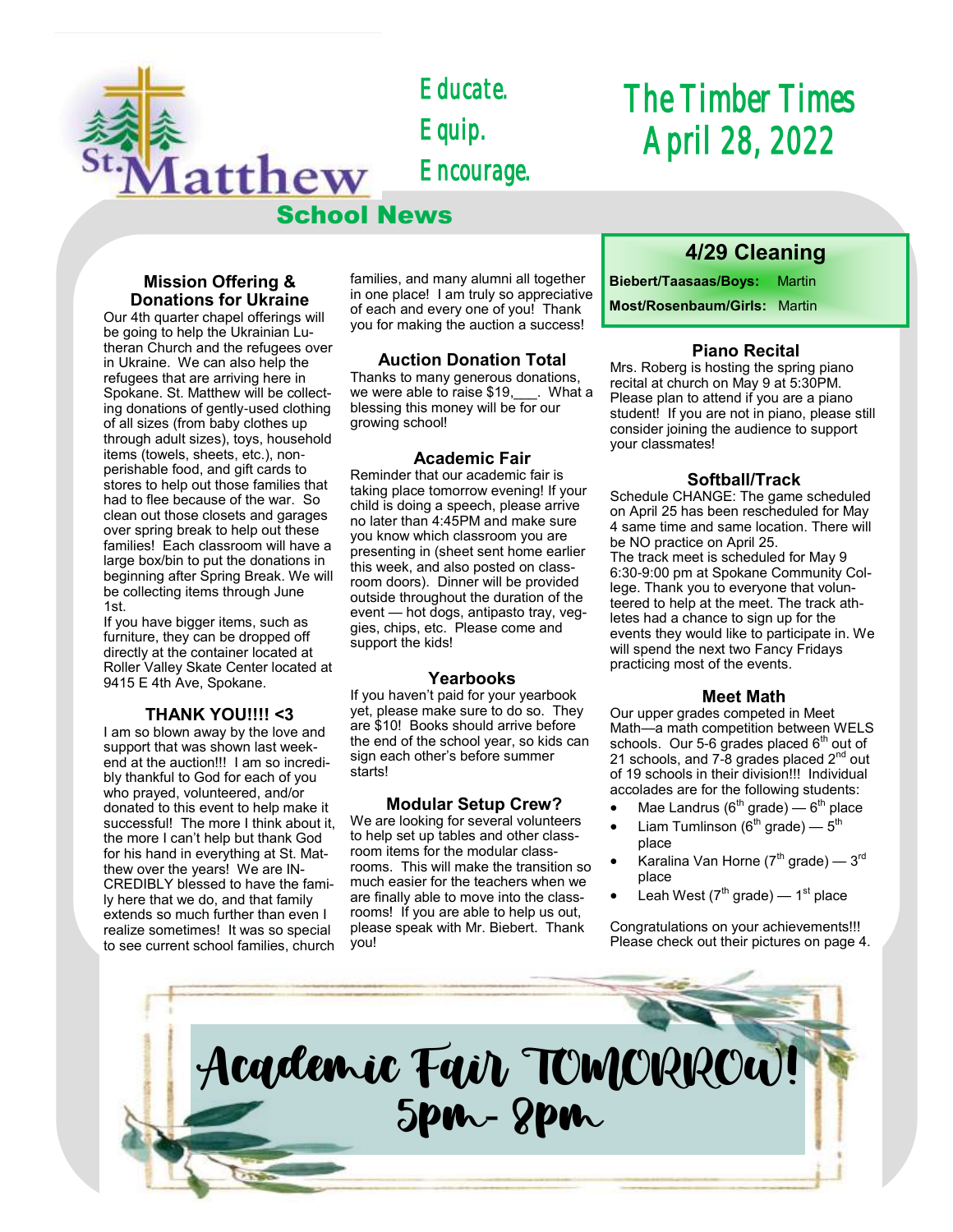### **Softball/Track**

Softball has a game next week on Monday 5/2 and Wednesday 5/4. Make sure to be checking remind for any updates. Also make sure to be communicating with the teachers if you plan to take a sibling out of school to the games. The track meet is scheduled for May 9 6:20-8:00 pm at Spokane Community College. Thank you to everyone that volunteered to help at the meet. All athletes and volunteers are asked to be there by 6 if possible! The track athletes had a chance to sign up for the events they would like to participate in. We will spend Fancy Fridays practicing some of the events.

#### **Junior Choir Singing**

Thank you to all those in Junior Choir who sang at church last Sunday! It was truly a beautiful Easter reminder!

## **StageCraft, Props and Costumes... Oh My!**

We are still looking for foam swords, a couple of shields, and medieval/ renaissance dresses. If you have any that we could possible borrow, please speak with Mrs. Most. Parents of cast members, your child will need black leggings, athletic

pants, or sweatpants to wear during the show. Thank you for making sure your child has those ahead of time.

#### **Parenting Article**

Please view the latest parenting article [here.](https://www.naeyc.org/resources/pubs/yc/may2019/outdoor-play-is-essential) This article highlights some reasons why outdoor play is essential for all kids.

#### **May Calendar**

Our May calendar is available to view online. Please take a look — May is one of the busiest school months for us all!

## Classroom News

## **Preschool News**

#### Miss Donna Lindsay(509.638.5361)

A brand new week in preschool!! A brand new theme in preschool!! This week we are learning about Frogs and their life cycle. Every center focuses on our Frog Theme. Our Drama Center has a Sand Table that the children can use magnets to move frogs around. Our Art Center has some cutting pages with frogs on them. The kids can practice their scissor skills and cut on the lines around the frogs. Our Sensory Center has water, water beads, lily pads and frogs. The children have fun putting the frogs on the lily pads and playing in the water. Our Science Center has the life cycle of a frog. The children can match up the pictures from frog eggs, to tadpole, to froglet to adult frog. What fun to see how a frog grows!! All of the classes had a great time making a Frog puppet this week because "We are Hoppy to be in Preschool!"

A majority of this week has been spent on play practice. A lot of time needs to be devoted to our group practices leading up to our performance nights. The children are working SO hard on their songs and animal sounds!! Our musical, "Too Much Noise!!" is going to be a great hit!!

### **Musical Performance Times:**

Thursday, May 12 6:30 pm Morning 3's, Morning 4's, All-Dayers and Kindergarten

Friday, May 13 6:30 pm Afternoon 3's, Afternoon 4's and Kindergarten

A list of costume suggestions was sent home last week. If you should have any questions regarding your child's costume, please feel free to talk with me!! I have some headbands/head pieces if you would like to borrow one for the play. Next week we will concentrate on letter "Zz". Four year old classes, please bring something from home for show 'n' tell that begins with the letter "Zz".

Our bible verse that we will learn in class is Matthew 28:20 "I am with you always."

Have a great weekend with your family!! May God bless your family time together!!

## **Kindergarten News**

Miss Rachel Taasaas (360.271.5201)

#### **Math**

We compared numbers using the card game WAR. The kids really enjoyed it! We didn't use A, J,Q,K so if you decide to play at home just know we were only working with numbers.

#### **Memory Work**

**May 5-** The Lord will guide you always; he will satisfy your needs in a sun-scorched land and will strengthen your frame. You will be like a well-watered garden, like a spring whose waters never fail. Isaiah 58:11

#### **Academic Fair**

The Academic Fair is this Friday. If your child is presenting they need to be at school by 4:45. Anyone is welcome to come! The Academic Fair is a great way to showcase talents of our students. Not everyone is an athlete and we want to celebrate all of the wonderful abilities our students have.

#### **Too Much Noise!**

Instructions for costumes went home yesterday on an orange piece of paper. Let me know if you have any questions. We had 6 practices this week for our musical. I am so proud of how hard my students are working!

#### **Literature Bags**

Literature bags are going home today. Please make sure you inventory the bag BEFORE your child starts taking things out. Let me know if any books are missing, otherwise you will be responsible for purchasing any missing items.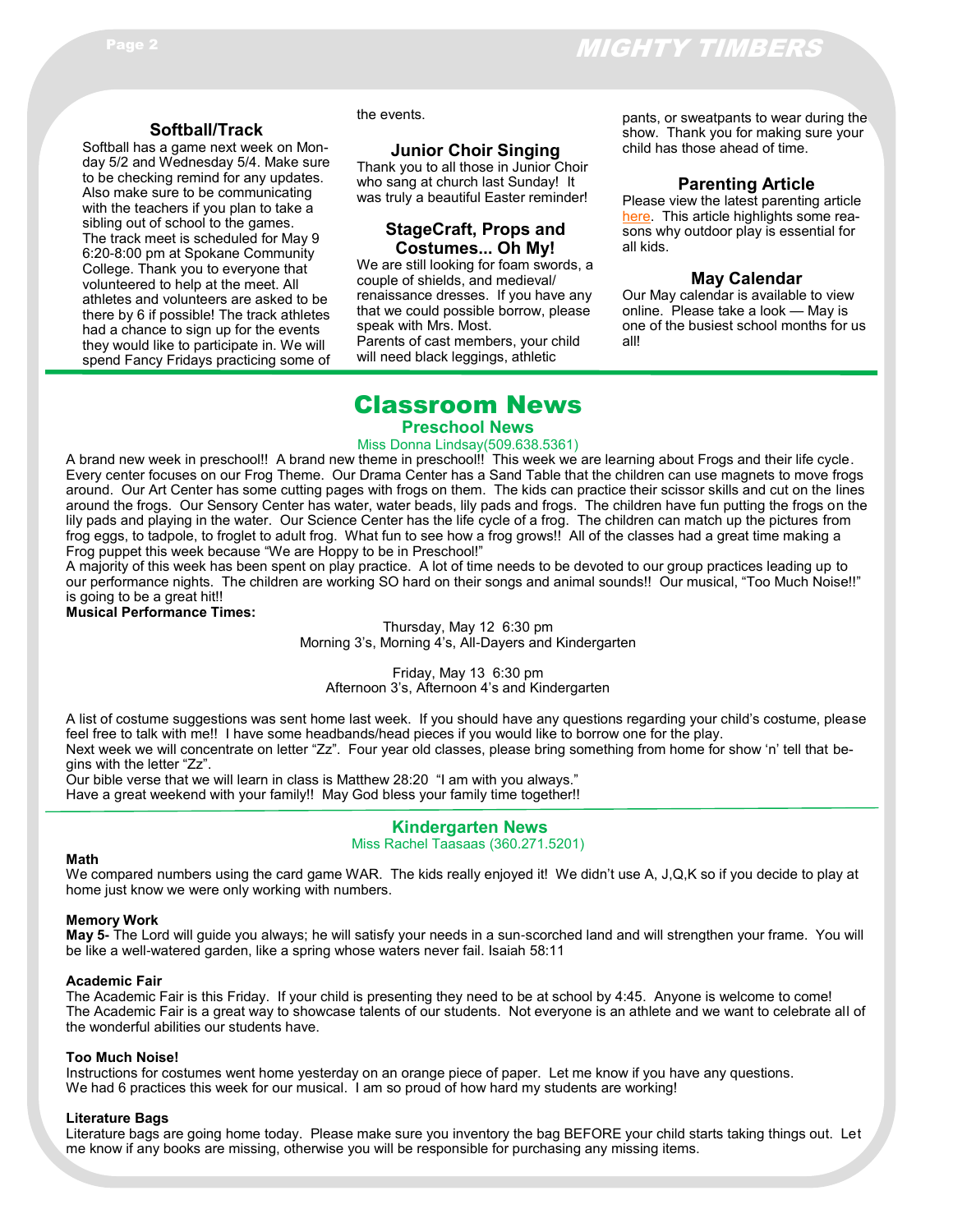## Page 3 MIGHTY TIMBERS

#### **School Supplies**

We are completely out of skinny black whiteboard markers. Please send a minimum of 2 whiteboard markers to school sometime within the next week or so. Black only. Thank you! Some of you have already purchased new markers for your child, if you have not brought new markers please do that as soon as possible.

## **1st-2nd Grade News**

Miss Erika Rosenbaum (269.326.5437)

### **Memory Work/Christlight**

- 5/3 Revelation 2:10b
- 5/5 Romans 8:28a
- Please read the Bible stories (Jesus Ascends Into Heaven and A Replacement For Judas is Chosen) from this week with your child this weekend and sign and return the GREEN sheet.

#### **1st Grade Homework**

- Purple bookmark (Theme 9-1) will be due May 2.
- Lightning Words (Theme 9 Week 2) will be due May 6. Make sure to be turning these in or a free pass will be used.
- Spelling test will be on May 6. We are working on making words plural by adding -es. These are the words for next week: dishes, dresses, boxes, beaches, wishes, kisses, classes, brushes, before, after. Please work with your child to learn these words.

Read 20 minutes a day.

#### **2nd Grade Homework**

 Spelling test will be on May 6. We are working on contractions this week. These are the words for next week: I'll, she'll, it'll, can't, didn't, couldn't, don't, haven't, I'd. we'd, you'd, he'd. Please work with your child to learn these words. Read 20 minutes a day.

## **Extra Notes**

- Please bring a water bottle every day!
- The academic fair starts at 5 pm tomorrow evening. I hope to see you there!
- MAP testing will be taking place next week. Please remind your child to take their time and do their best!
- We are about to start the last month of school. It is crazy how fast this year has gone by. I have loved being your child's teacher throughout this year and I hope that we all finish the year strong!

## **3rd-4th Grade News**

#### Mrs. Michelle Most (832.212.9102)

We are working hard at finishing the year strong with great effort on our work! We are working on a classroom bingo game and if we earn a bingo, then we will have 10 fun activities/days for the last 10 days of school. We are also working on an individual bingo with a special prize just for them! I can't wait to see who gets bingo first!

**Science -** We are busy learning about the plant and animal kingdoms. This week we began working on a slide presentation of one division of the animal kingdom! They have received a rubric to go along with the instructions to know exactly what the criteria is.

**Social Studies** - We are continuing to work on our Washington State reports which includes state symbols, famous Washingtonians, our history, and explorers.

**Reading-** We have begun our final novel of the year, Little House on the Prairie. We are learning many new words and what it was like to travel across the country in a covered wagon and settle in a new place. How do you build a log cabin, a door with no lock, and a chimney? Ask a third or fourth grader to describe it for you!

#### **Extra Notes**

- Please send a water bottle to school with your child each day.
- MAP testing is coming up next week. Please help your child's success, by having them get a good night's rest and a nutritious breakfast the next morning.

Have a blessed week in the Lord!

## **5th-8th Grade News**

#### Mr. Jacob Biebert (715.402.0094)

Thank you to so many of you who came, helped out, or prayed about the auction. It was a wonderful night to thankful for the school that God has given us!

Please note: Next week is our last MAP testing session for the week. Please try your best to have your students at school and breakfasted up so that they are in their best state of minds for their testing. Thank you for helping out!

Here is next week's memory work: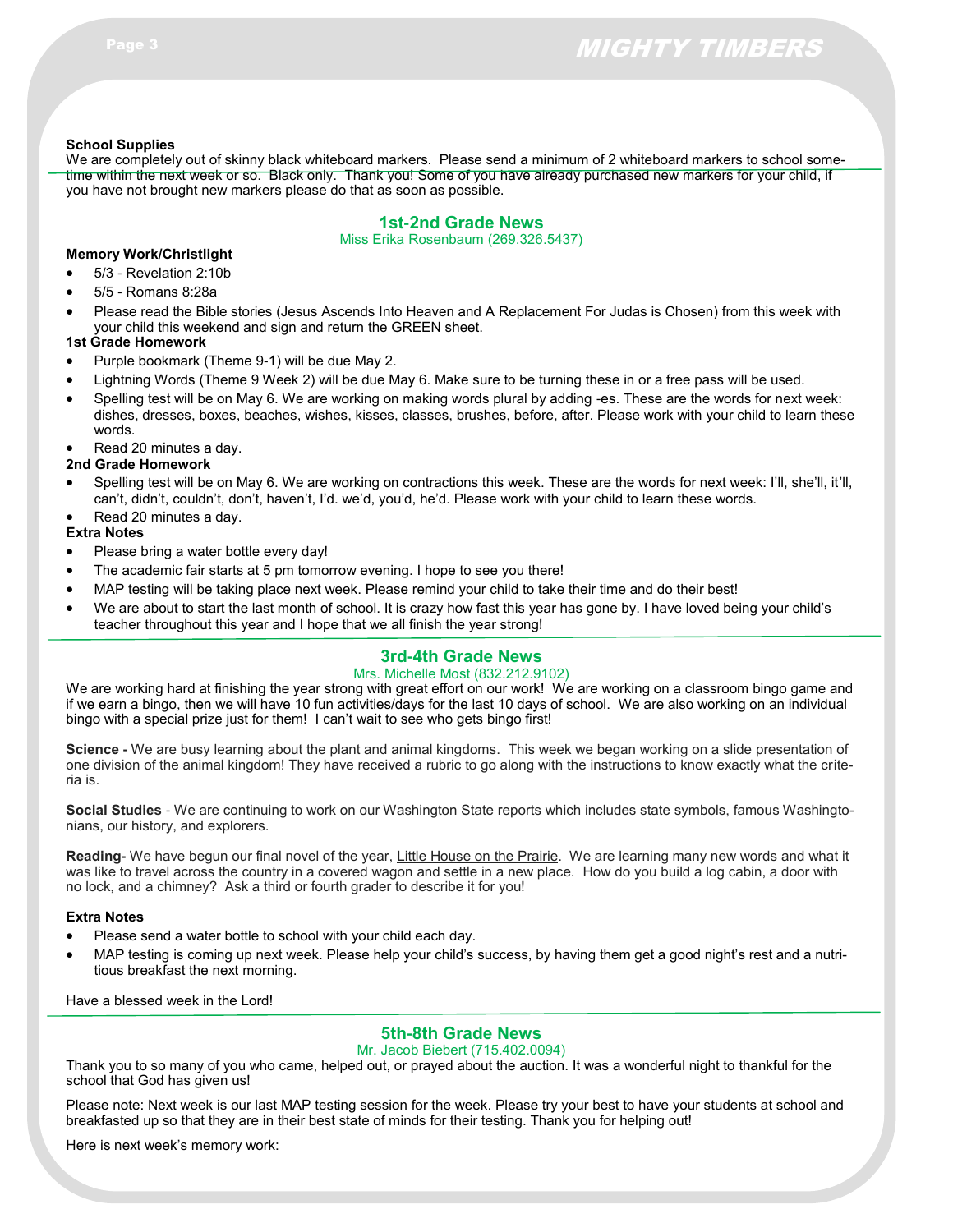Monday 5/2: Romans 5:1, 2 Corinthians 8:9; Wednesday 5/4: John 8:31; Thursday 5/5: Hymn 138 Friday 5/6: 1 Timothy 2:5, 1 John 2:1

The Revolution has begun, or has it? We have started to look at some of the early battles of the Revolution, however, we have discussed that even after a few battles had started, both sides had many who still were not wanting full on war. Hannah Roth and Hannah Benson got to play act the Battle of Fort Ticonderoga. Hannah Benson played Ethan Allen, and Hannah Roth played the role of the Lil' Rat, a British General.

The 7-8<sup>th</sup> grade is preparing a report to Congress on the Nuclear Hanford Reservation. They are working in groups of three and each one of them has taken a role. One is going to be an ethnographer, one a ecologist, and one is a Native representative. They have each been tasked with researching information that will hopefully lead Congress to more quickly find a resolution to the lingering effects that are still around from the Nuclear Reservation even today.

We are still studying how taxonomists classify animals in science class. The students are creating notecards to classify different divisions of plants and different phyla of animals.

I am excited to see the children display their God-given academic abilities tomorrow night at the academic fair. I appreciate you supporting your children's academic abilities.

I pray you have a blessed weekend. Enjoy the Spring Weather!!!



**Mae Landrus**

**Karalina Van Horne** **Leah West**

**Liam Tumlinson (Benjo giving his best Liam T. impersonation haha)**